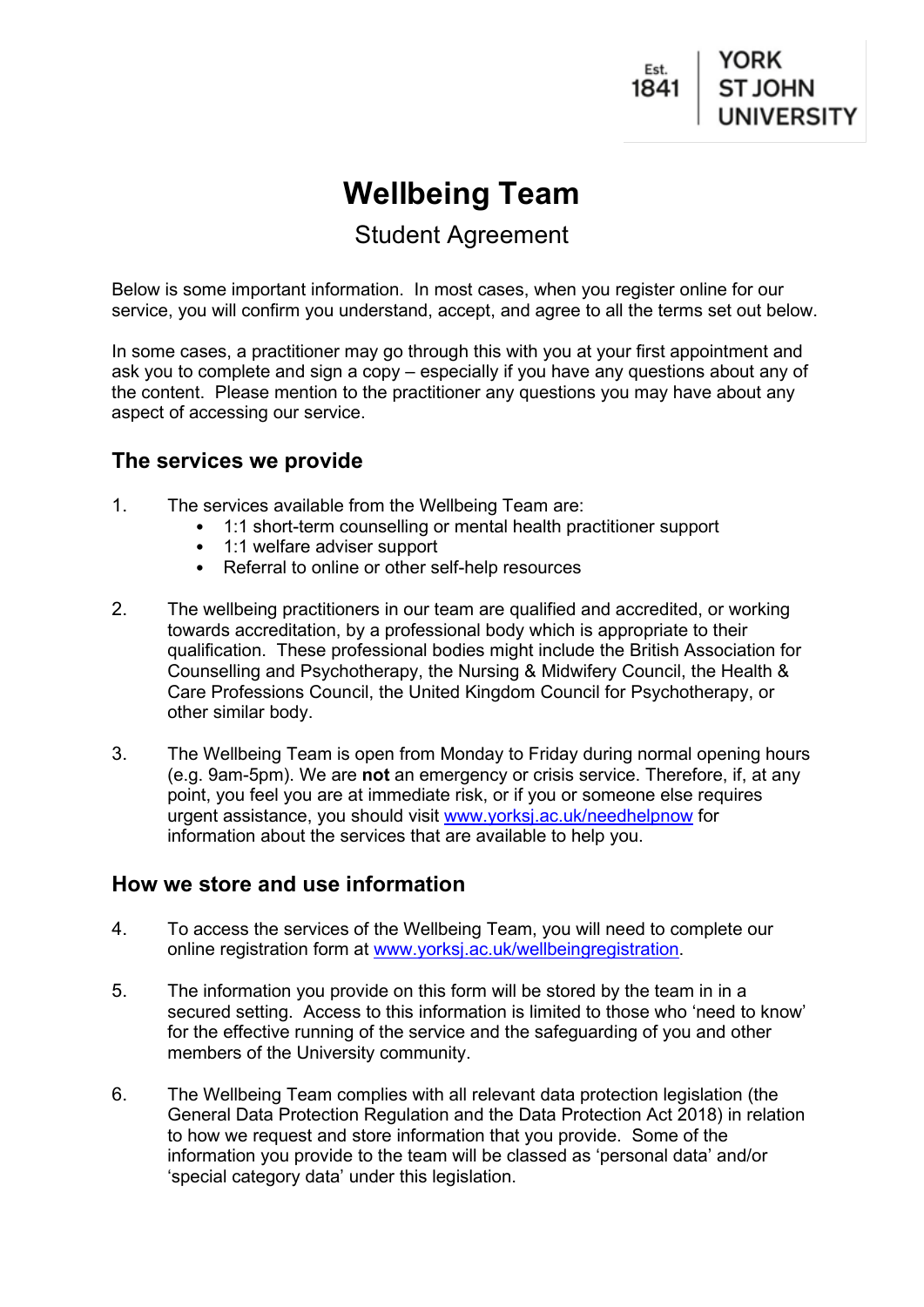- 7. Any sensitive data or information you provide in the registration form, or when talking to our staff, will only be routinely accessible by staff within the Wellbeing Team and managers responsible for the service. Some of your personal information (for example, your name, your contact details, and your student number) will also be routinely accessible by our Administration Team, to enable them to arrange appointments for you, and contact you about these appointments.
- 8. The Wellbeing Team may be required to produce reports, using the data held by the team. These reports contain anonymised statistics to inform Student Life the University about the work the Wellbeing Team is doing. The team may also cross-refer some of your personal data (for example, your student ID number) with data held elsewhere by the University (for example, in the University's student records system) to produce anonymised statistics and reports about the usage and impact of our services.
- 9. The information you provide is kept for seven years after your last appointment, and then destroyed. All contact with our team is subject to University Regulations.

# **Confidentiality**

- 10. What you tell us remains confidential within our team, however there are rare exceptional circumstances when confidentiality needs to be extended; in other words, when we need to share information with others, within and/or outside the University.
- 11. These exceptions would only be made for the purpose of compliance with the law and in line with the exemptions provided under data protection legislation and/or in order to ensure compliance with the University's policies, including our safeguarding policy. These exceptions might include situations in which a person's life is in danger (yours or someone else's), a situation in which there is an active or historic serious crime, potential terrorism or radicalisation, or issues affecting the safe practice of those on professional training courses. This list is not exhaustive. In any of these rare situations, wherever possible, someone from the team will try to discuss this with you.
- 12. It is a requirement of professional bodies that practitioners receive supervision. Supervision involves the practitioner talking to someone within their profession about their work. This may involve talking anonymously about the work they have been doing with you. Practitioners also discuss their work with other members of the team, such as at team meetings.

## **Accessing your records**

13. You can request access to the information that we hold about your appointments and interactions with the team. To ask to visit and read a copy of the information that we hold, please email your request to wellbeingenquiries@yorksi.ac.uk. marking your email for the attention of the Wellbeing Manager.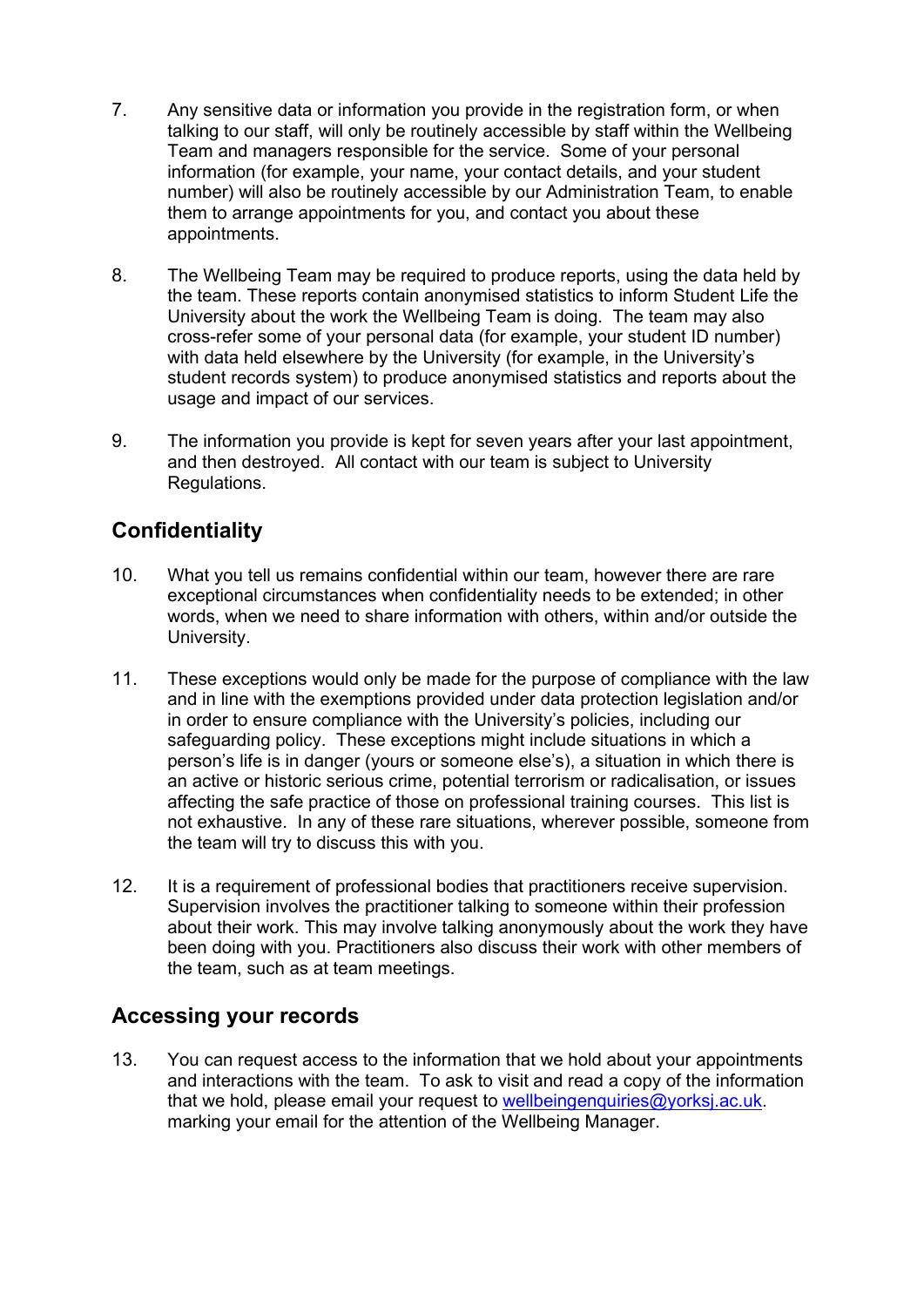## **Contacting us with an enquiry or cancelling/re-arranging an appointment**

- 14. If you want to contact the team at any stage, or if you need to cancel or rearrange an appointment, contact us by emailing **[wellbeingenquiries@yorksj.ac.uk](mailto:wellbeingenquiries@yorksj.ac.uk)**. **If you need to cancel or re-arrange an appointment, it is important that you let us know as soon as possible so that we can offer that appointment to someone else.**
- 15. If you do not turn up to an appointment, or you cancel an appointment with less than 24 hours' notice, the session that you miss is likely to count as one of your allocated sessions. If you persistently fail to turn up to appointments, or if you do not reply to repeated attempts to contact you about an appointment, your support from the team may be paused or ended, in which case we would contact you to explain the situation and what it means in terms of your support.

## **Letters of support for exceptional circumstances or funding applications**

- 16. If you are receiving support from the Wellbeing Team, we may, in some circumstances, be able to provide you with a letter to support a claim for exceptional circumstances. **Please note, however, that the University's Wellbeing Team is only able to provide evidence of attendance when a student has used, or is currently using, the services provided by the team to address the circumstances**. If you would like to request support for an exceptional circumstance claim, contact our Administration Team by emailing [wellbeingenquiries@yorksj.ac.uk](mailto:wellbeingenquiries@yorksj.ac.uk) and our Administration Team will liaise with the relevant practitioner(s) to respond to your request.
- 17. We do not provide detailed or individualised letters of support for a exceptional circumstances or funding claim. Instead, you are advised to contact your GP/doctor, who may be able to assist.

## **Disability support for students with a long-term mental health condition**

18. The Equality Act 2010 states that a person has a disability if he or she 'has a physical or mental impairment which has a substantial and long-term adverse effect on [their] ability to carry out normal day-to-day activities'. If you consider that your mental health issue meets this definition of a 'disability', let us know, so that we can let you know how to access disability support at the University, in addition to the support you are accessing from the Wellbeing Team.

# **Your feedback**

#### *Informal procedure*

19. If you have any feedback on the services provided by the Wellbeing Team, the best person for you to speak to in the first instance is the practitioner you have been meeting with. In most cases this will be the quickest way to enable us to address your concern. If you are not able to discuss a concern with your practitioner, or if you raise the matter with them and it remains unresolved, you may decide to make a formal complaint.